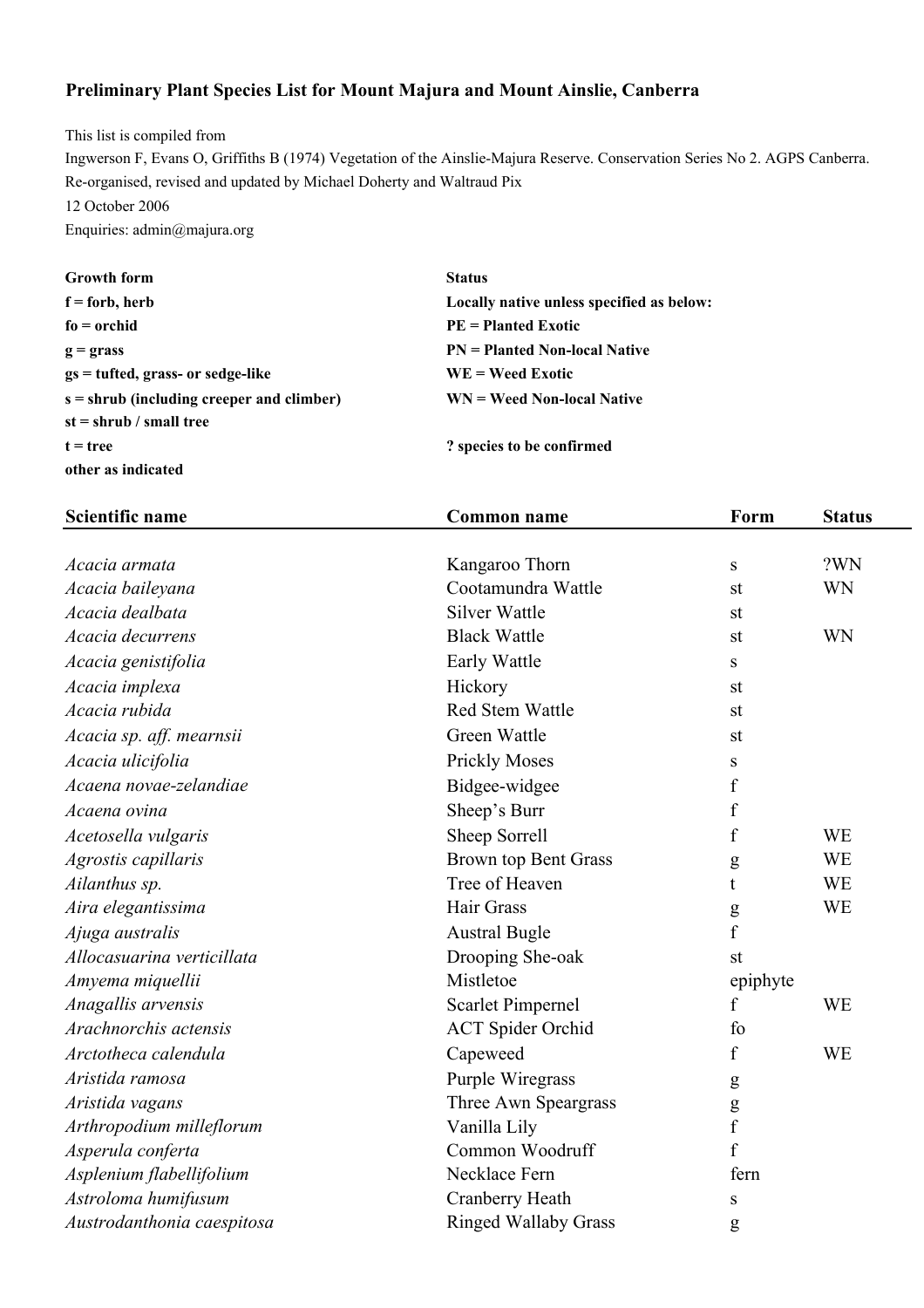| Austrodanthonia carphoides                 | <b>Short Wallaby Grass</b>              | g                |           |
|--------------------------------------------|-----------------------------------------|------------------|-----------|
| Austrodanthonia laevis                     | <b>Wallaby Grass</b>                    | g                |           |
| Austrodanthonia pilosa                     | Smooth-flowered Wallaby Grass           | g                |           |
| Austrodanthonia racemosa var. racemosa     | <b>Wallaby Grass</b>                    | ${\bf g}$        |           |
| Austrodanthonia setacea                    | <b>Smallflower Wallaby Grass</b>        | g                |           |
| Austrodanthonia tenuior                    | <b>Wallaby Grass</b>                    | g                |           |
| Austrostipa bigeniculata                   | <b>Tall Spear Grass</b>                 | g                |           |
| Austrostipa densiflora                     | <b>Brushtail Spear Grass</b>            | g                |           |
| Austrostipa scabra subsp. falcata          | Corkscrew, Spear Grass                  | ${\bf g}$        |           |
| Avena fatua                                | Wild Oat                                | g                | <b>WE</b> |
| Billardiera scandens                       | Apple Berry, Dumplings                  | S                |           |
| Bossiaea buxifolia                         | Matted Bossiaea                         | S                |           |
| Bothriochloa macra                         | Red Leg Grass                           | g                |           |
| <b>Brachychiton</b> populneus              | Kurrajong                               | t                | Some PN   |
| Brachyloma daphnoides                      | Daphne Heath                            | S                |           |
| Brachyscome aculeata                       | <b>Hill Daisy</b>                       | f                |           |
| Brachyscome rigidula                       | Leafy Daisy                             | f                |           |
| Bracteantha viscosa (Xerochrysum viscosum) | <b>Sticky Everlasting</b>               | f                |           |
| Briza maxima                               | <b>Quaking Grass</b>                    | g                | <b>WE</b> |
| Briza minor                                | <b>Shivery Grass</b>                    | g                | <b>WE</b> |
| <b>Bromus</b> diandrus                     | <b>Great Brome</b>                      | g                | <b>WE</b> |
| <b>Bromus molliformis</b>                  | Soft Brome                              | ${\sf g}$        | <b>WE</b> |
| <b>Bulbine bulbosa</b>                     | Native Leek, Bulbine Lily               | $\mathbf f$      |           |
| Bursaria lasiophylla                       | <b>Australian Blackthorn</b>            | S                |           |
| Caladenia gracilis (Stegostyla gracilis)   | Musky Caladenia                         | fo               |           |
| Calandrinia ? eremaea                      | Calandrinia                             | f                |           |
| Callitris endlicheri                       | <b>Black Cypress Pine</b>               | t                |           |
| Calotis anthemoides                        | Chamomile Burr-daisy                    | f                |           |
| Capsella bursa-pastoris                    | Shepherd's Purse                        | $\mathbf f$      | WE        |
| Carduus nutans                             | Nodding Thistle                         | f                | WE        |
| Carex appressa                             | Tall Sedge                              | gl               |           |
| Carthamus lanatus                          | <b>Saffron Thistle</b>                  | $\boldsymbol{f}$ | <b>WE</b> |
| Cassinia aculeata                          | Dogwood                                 | S                |           |
| Cassinia arcuata                           | Drooping Cassinia                       | S                |           |
| Cassinia longifolia                        | Shiny Cassinia                          | S                |           |
| Cassinia sp. D. aff. quinquefaria          | Cough-bush                              | S                |           |
| Centaurium erythraea                       | Common Centaury                         | f                | <b>WE</b> |
| Cerastium glomeratum                       | Mouse-ear Chick-weed                    | f                | <b>WE</b> |
| Chamaesyce drummondii                      | Caustic Weed                            | S                |           |
| Cheilanthes austrotenuifolia               | Rock Fern                               | fern             |           |
| Chloris truncata                           | <b>Windmill Grass</b>                   | g                |           |
| Chondrilla juncea                          | <b>Skeleton Weed</b>                    | $\boldsymbol{f}$ | <b>WE</b> |
| Chrysocephalum apiculatum                  | <b>Yellow Buttons, Com. Everlasting</b> | $\mathbf f$      |           |
| Chrysocephalum semipapposum                | <b>Clustered Everlasting</b>            | f                |           |
| Cirsium vulgare                            | Spear Thistle                           | f                | <b>WE</b> |
| Clematis microphylla var. leptophylla      | <b>Small-leaved Clematis</b>            | S                |           |
| Convolvulus erubescens                     | <b>Austral Bindweed</b>                 | f                |           |
| Conyza sp.                                 | Fleabane                                | f                | WE        |
|                                            |                                         |                  |           |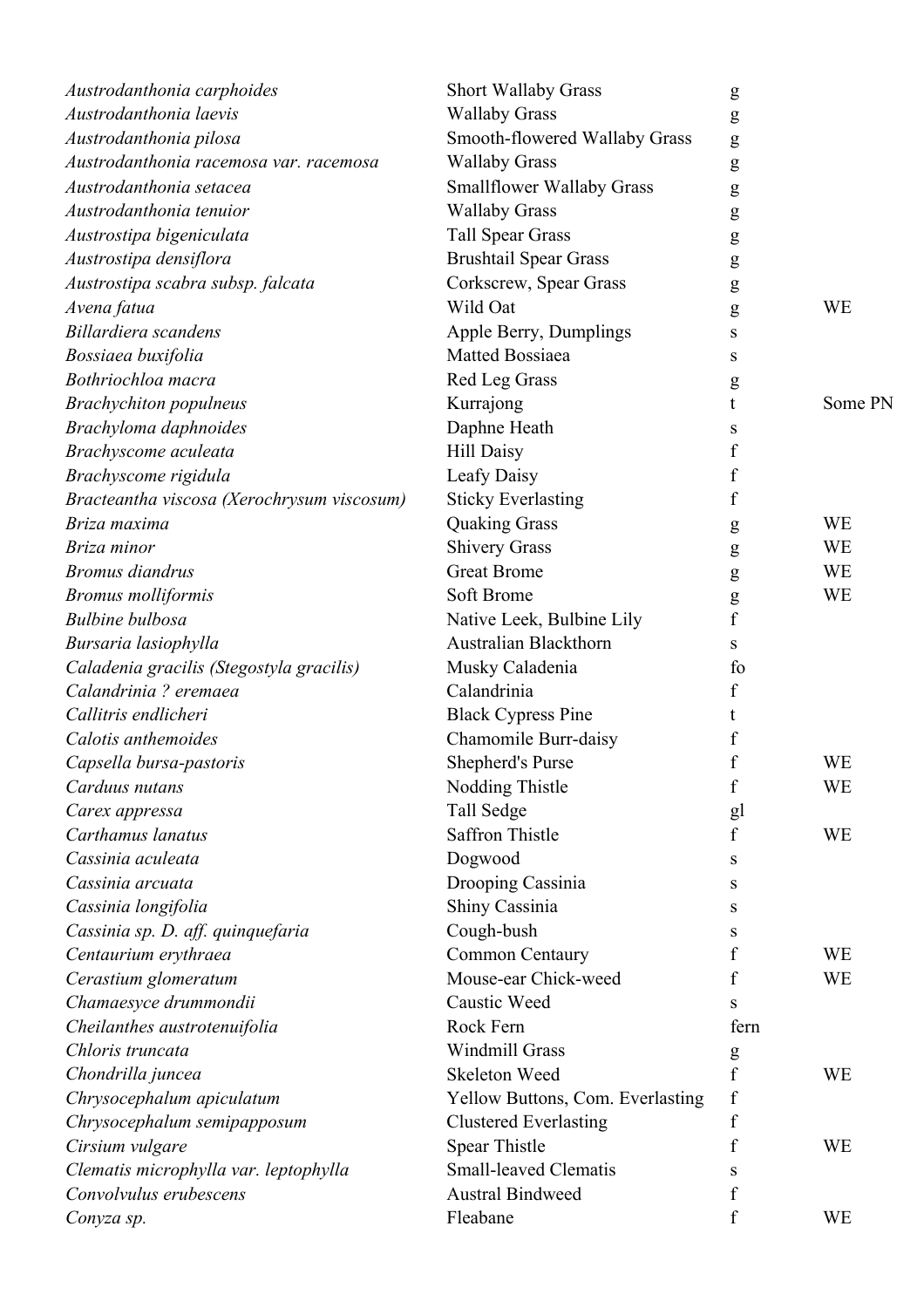| Cotula australis                     | Common Cotula                   | $\boldsymbol{f}$ |           |
|--------------------------------------|---------------------------------|------------------|-----------|
| Craspedia variabilis                 | <b>Billy Buttons</b>            | f                |           |
| Crassula sieberiana                  | <b>Australian Stonecrop</b>     | f                |           |
| Crataegus sp.                        | Hawthorn                        | t                | WE        |
| Crepis sp.                           | Hawk's-beard                    | f                | <b>WE</b> |
| Cryptandra amara var floribunda      | <b>Bitter Cryptandra</b>        | S                |           |
| Cryptandra amara var longiflora      | <b>Bitter Cryptandra</b>        | S                |           |
| Cucumis myriocarpus                  | Prickly Paddy Melon             | f                | <b>WE</b> |
| Cymbonotus lawsonianus               | Austral Bear's Ear              | f                |           |
| Cynoglossum australe                 | <b>Austral Hound's Tongue</b>   | f                |           |
| Daucus glochidiatus                  | <b>Native Carrot</b>            | f                |           |
| Daviesia genistifolia                | Spiny Bitter Pea                | S                |           |
| Daviesia leptophylla                 | Slender Bitter Pea              | S                |           |
| Daviesia mimosoides                  | <b>Bitter Pea</b>               | S                |           |
| Daviesia ulicifolia                  | Gorse Bitter Pea                | S                |           |
| Derwentia perfoliata                 | Digger's Speedwell              | S                |           |
| Desmodium varians                    | Slender Tick-trefoil            | S                |           |
| Dianella revoluta                    | <b>Black-anthered Flax Lily</b> | f                |           |
| Dichelachne micrantha                | <b>Shorthair Plume Grass</b>    | g                |           |
| Dichelachne sciurea                  | <b>Plume Grass</b>              | g                |           |
| Dichondra repens                     | Kidney Weed                     | f                |           |
| Dichopogon fimbriatus                | Nodding Chocolate Lily          | f                |           |
| Dichopogon strictus                  | Chocolate Lily                  | $\boldsymbol{f}$ |           |
| Dillwynia ? sp. aff. Cinerascens     | Parrrot-pea                     | S                |           |
| Dillwynia sericea                    | Showy Parrot-pea                | S                |           |
| Diuris pardina                       | Leopard Orchid                  | fo               |           |
| Diuris sulphurea                     | <b>Tiger Orchid</b>             | fo               |           |
| Dodonaea viscosa subsp. angustissima | Narrow-leaf Hop Bush            | S                |           |
| Drosera auriculata                   | Sundew                          | $\mathbf f$      |           |
| Drosera peltata                      | Pale Sundew                     | f                |           |
| Echinopogon ovatus                   | <b>Hedgehog Grass</b>           | ${\sf g}$        |           |
| Echium plantagineum                  | Paterson's Curse                | $\mathbf f$      | WE        |
| Echium vulgare                       | Viper's Bugloss                 | $\mathbf f$      | <b>WE</b> |
| Einadia hastata                      | Saloop                          | S                |           |
| Einadia nutans                       | Einadia                         | S                |           |
| Eleocharis plana                     | Spike-rush                      | gl               |           |
| Elymus scaber                        | <b>Wheat Grass</b>              | g                |           |
| Enneapogon nigricans                 | Nineawn Grass                   | ${\sf g}$        |           |
| Epilobium sp.                        | Willow-herb                     | f                |           |
| Eragrostis curvula                   | <b>African Love Grass</b>       | g                | WE        |
| Eragrostis sp.                       | <b>Love Grass</b>               | g                |           |
| Erodium cicutarium                   | Common Crowfoot                 | $\mathbf f$      | <b>WE</b> |
| Eryngium rostratum                   | <b>Blue Devil</b>               | f                |           |
| Eucalyptus albens                    | White Box                       |                  | <b>PN</b> |
| Eucalyptus blakelyi                  | Blakely's Red Gum               |                  |           |
| Eucalyptus bridgesiana               | Apple Box                       |                  |           |
| Eucalyptus cinerea                   | Argyle Apple                    |                  | PN        |
| Eucalyptus elata                     | <b>River Peppermint</b>         |                  | PN        |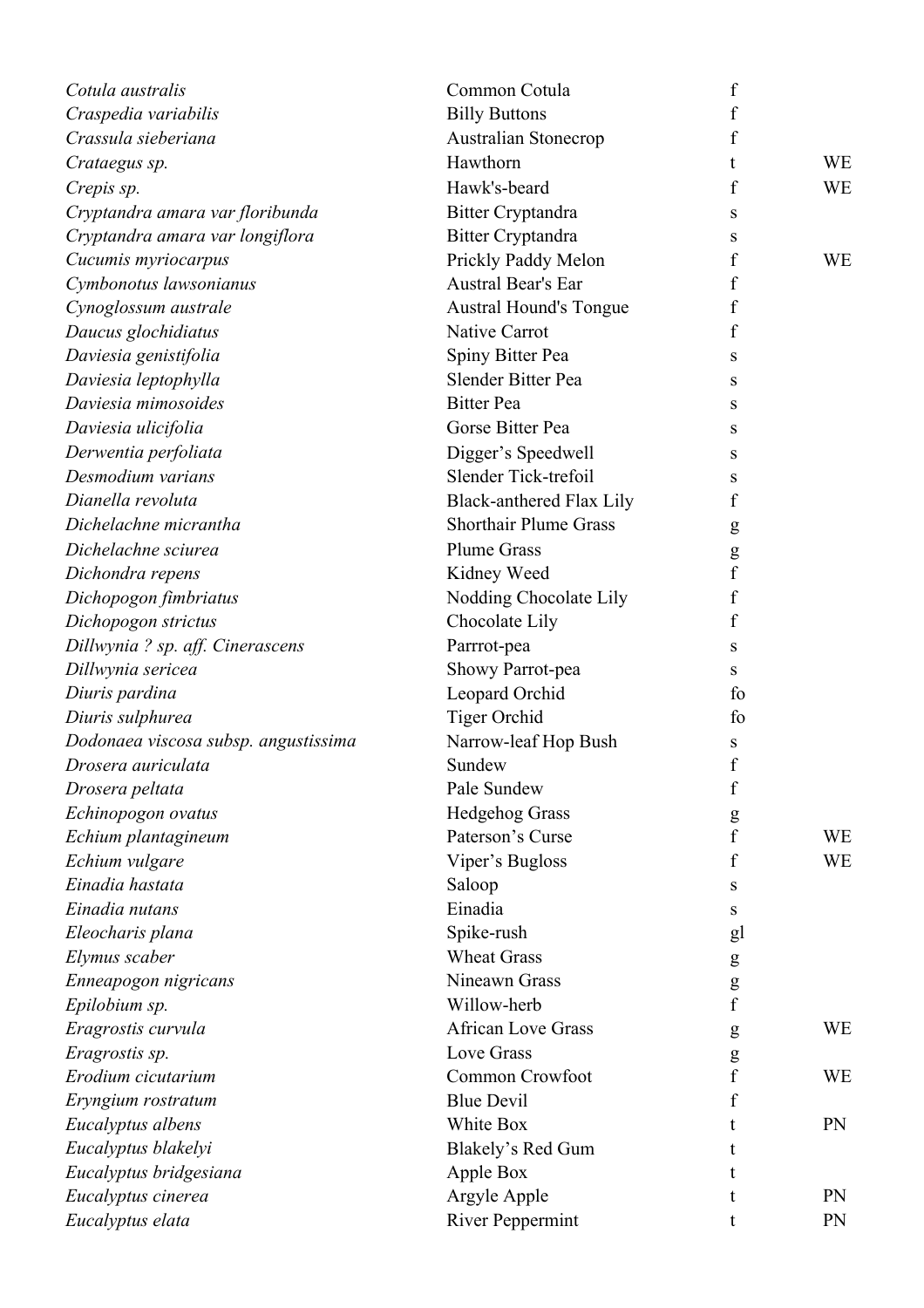| Eucalyptus goniocalyx               | Bundy, Long-leaved Box        | t                |           |
|-------------------------------------|-------------------------------|------------------|-----------|
| Eucalyptus macrorhyncha             | Red Stringybark               |                  |           |
| Eucalyptus mannifera                | <b>Brittle Gum</b>            | t                |           |
| Eucalyptus melliodora               | <b>Yellow Box</b>             | t                |           |
| Eucalyptus nicholii                 | Peppermint                    |                  | PN        |
| Eucalyptus pauciflora               | Snow Gum                      |                  |           |
| Eucalyptus polyanthemos             | Red Box                       | t                |           |
| Eucalyptus rossii                   | <b>Scribbly Gum</b>           | t                |           |
| Exocarpos cupressiformis            | Native Cherry, Ballart        | st               |           |
| Galium aparine                      | Cleavers                      | f                | <b>WE</b> |
| Galium gaudichaudii                 | Rough Bedstraw                | f                |           |
| Geranium retrorsum                  | Native Crane's-bill           | f                |           |
| Geranium solanderi var. solanderi   | Native Geranium               | f                |           |
| Glossodia major                     | Wax-lip Orchid                | fo               |           |
| Glycine clandestina                 | <b>Twining Glycine</b>        | S                |           |
| Gnaphalium japonicum                | Japanese Cudweed              | f                |           |
| Gonocarpus micranthus               | <b>Creeping Raspwort</b>      | S                |           |
| Gonocarpus tetragynus               | Raspwort                      | S                |           |
| Goodenia hederacea subsp. hederacea | Ivy Goodenia                  | f                |           |
| Goodenia pinnatifida                | <b>Scrambled Eggs</b>         | f                |           |
| Grevillea rosmarinifolia            | Grevillea                     | S                | <b>WN</b> |
| Grevillea sp.                       | Grevillea                     | S                | <b>WN</b> |
| Hakea? sericea                      | Needle-bush, Silky Hakea      | S                | ?WN       |
| Hakea decurrens                     | Hakea                         | S                |           |
| Haloragis elata                     | Hairy Raspwort                | S                |           |
| Haloragis heterophylla              | Variable, Swamp Raspwort      | S                |           |
| Hardenbergia violacea               | Native Sarsparilla            | S                |           |
| Hedera helix                        | English Ivy                   | S                | WE        |
| Hibbertia obtusifolia               | Grey Guinea Flower            | S                |           |
| Hirschfeldia incana                 | <b>Buchan Weed</b>            | $\mathbf f$      | <b>WE</b> |
| Hordeum sp. aff. leporinum          | <b>Barley Grass</b>           | g                | <b>WE</b> |
| Hovea heterophylla                  | Creeping Hovea                | S                |           |
| Hydrocotyle laxiflora               | <b>Stinking Pennywort</b>     | f                |           |
| Hymenochilus bicolor                | Two-coloured Midget Greenhood | fo               |           |
| Hypericum gramineum                 | Small St John's Wort          | f                |           |
| Hypericum perforatum                | St. John's Wort               | f                | <b>WE</b> |
| Hypochoeris glabra                  | <b>Smooth Catsear</b>         | f                | <b>WE</b> |
| Hypochoeris radicata                | Catsear, Flatweed             | f                | <b>WE</b> |
| Indigofera adesmiifolia             | Indigo                        | S                |           |
| Indigofera australis                | Austral Indigo                | S                |           |
| Joycea pallida                      | Red-anther Wallaby Grass      |                  |           |
| Juncus sp.                          | Rush                          | g                |           |
|                                     | Kerria                        | gl               | <b>WE</b> |
| Kerria japonica                     | Small-leaved Kunzea           | S                |           |
| Kunzea parvifolia                   |                               | S                |           |
| Lactuca serriola                    | Prickly Lettuce               | f                | <b>WE</b> |
| Lepidium africanum sp.              | n/a                           | f                | <b>WE</b> |
| Lepidosperma laterale               | Variable Sword-sedge          | gl               |           |
| Leptorhynchos squamatus             | <b>Scaly Buttons</b>          | $\boldsymbol{f}$ |           |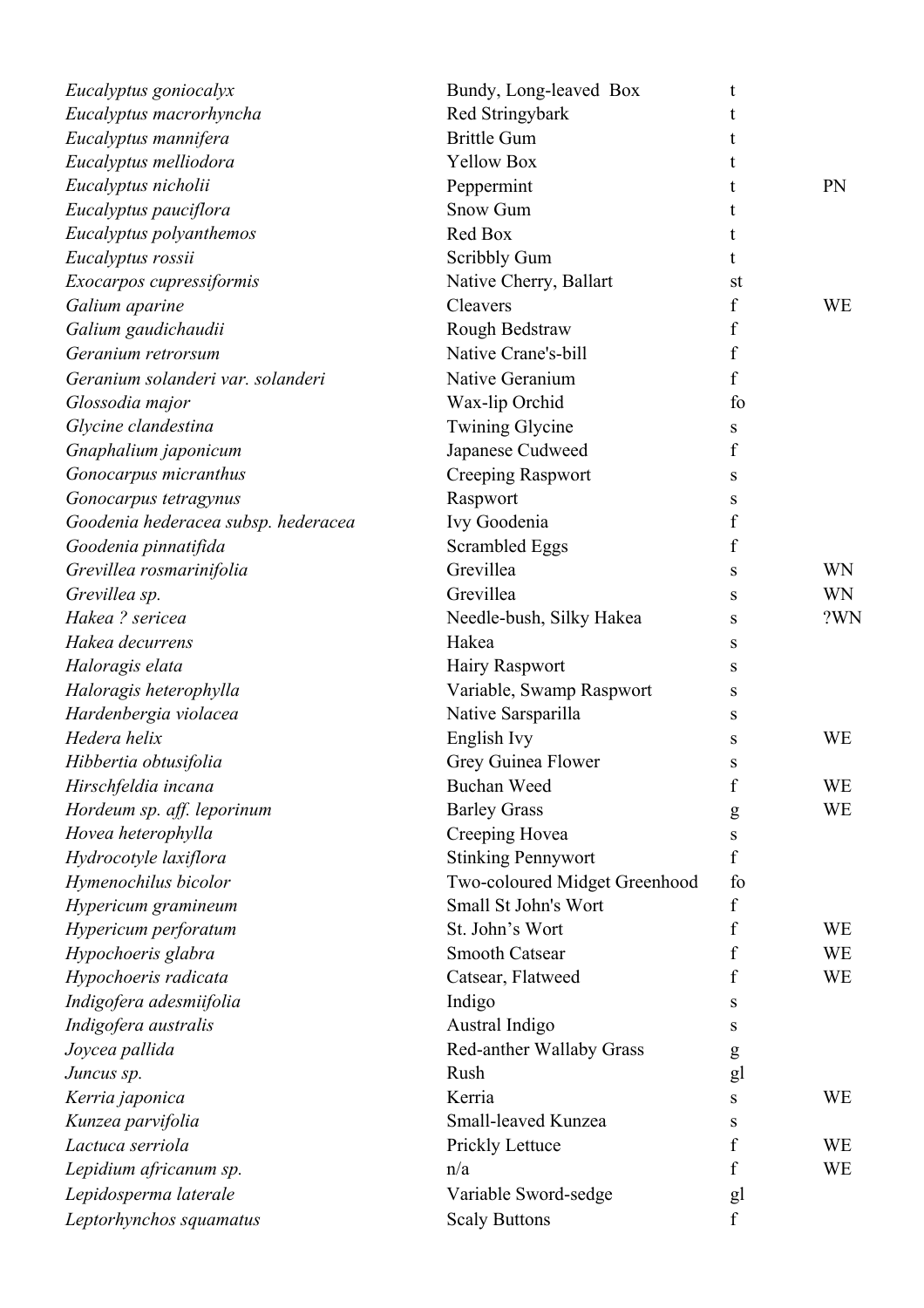| Leucanthemum vulgare                  | <b>Chamomile Daisy</b>       | $\boldsymbol{f}$ | WE        |
|---------------------------------------|------------------------------|------------------|-----------|
| Leucochrysum albicans                 | Hoary Sunray                 | f                |           |
| Leucopogon sp.                        | <b>Beard Heath</b>           | S                |           |
| Ligustrum lucidum                     | Privet                       | S                | WE        |
| Ligustrum sinense                     | <b>Small-leaved Privet</b>   | S                | WE        |
| Linaria arvensis                      | n/a                          | $\rm f$          | WE        |
| Linaria pelisseriana                  | Pelisser's Toadflax          | f                | <b>WE</b> |
| Lolium rigidum                        | Wimmera Rye-grass            | g                | <b>WE</b> |
| Lomandra bracteata                    | Short-flowered Mat-rush      | gl               |           |
| Lomandra filiformis subsp. coriacea   | Wattle Mat-rush              | gl               |           |
| Lomandra filiformis subsp. filiformis | Wattle Mat-rush              | gl               |           |
| Lomandra longifolia                   | Spiny-headed Mat-rush        | gl               |           |
| Lomandra multiflora                   | Many-flowered Mat-rush       | gl               |           |
| Lonicera japonica                     | Japanese Honeysuckle         | S                | <b>WE</b> |
| Lotus australis                       | <b>Austral Trefoil</b>       | f                |           |
| Luzula campestris                     | Woodrush                     | gl               |           |
| Malva sp.                             | Mallow                       | $\mathbf f$      | <b>WE</b> |
| Marrubium vulgare                     | Horehound                    | $\rm f$          | WE        |
| Medicago sp.                          | Medic                        | f                | WE        |
| Melichrus urceolatus                  | Urn Heath                    | S                |           |
| Melilotus sp.                         | Meliot                       | f                | <b>WE</b> |
| Microlaena stipoides                  | <b>Weeping Grass</b>         | g                |           |
| Microseris lancealata                 | Yam Daisy, Murnong           | $\mathbf f$      |           |
| Microtis sp.                          | Leek Orchid                  | fo               |           |
| Modiola caroliniana                   | <b>Red-flower Mallow</b>     | $\mathbf{f}$     | WE        |
| Muellerina eucalyptoides              | Mistletoe                    | epiphyte         |           |
| Nasella neesiana                      | <b>Chilean Needle Grass</b>  | g                | WE        |
| Nasella trichotoma                    | <b>Serrated Tussock</b>      | g                | WE        |
| Onopordum acanthium                   | <b>Scotch Thistle</b>        | f                | WE        |
| Orobanche minor                       | Broomrape                    | f                | WE        |
| Oxalis corniculata                    | Sorrel                       | f                |           |
| Oxalis perennans                      | <b>Grassland Wood Sorrel</b> | f                |           |
| Panicum effusum                       | Hairy Panic                  | g                |           |
| Petrorhagia nanteuilii                | Proliferous Pink             | f                | WE        |
| Phalaris aquatica                     | Phalaris                     | $\mathbf{g}$     | <b>WE</b> |
| Picris hieracioides                   | Hawkweed                     | f                | WE        |
| Pimela curviflora var. sericea        | <b>Curved Rice Flower</b>    | S                |           |
| Pimelea glauca                        | <b>Smooth Rice Flower</b>    | S                |           |
| Pimelea linifolia                     | <b>Slender Rice Flower</b>   | S                |           |
| Pinus radiata                         | Monterey Pine                | t                | PE        |
| Plantago lanceolata                   | Ribwort Plantain             | f                | WE        |
| Plantago varia                        | Variable Plantain            | f                |           |
| Poa meionectes                        | Poa                          | g                |           |
| Poa sieberiana                        | Poa Tussock                  | g                |           |
| Polycarpon tetraphyllum               | <b>Fourleaf Allseed</b>      | f                | WE        |
| Poranthera microphylla                | Small Poranthera             | $\rm f$          |           |
| Pultenaea cunninghamii                | Bush-pea                     | S                |           |
| Pultenaea procumbens                  | Bush-pea, Egg and Bacon      | S                |           |
|                                       |                              |                  |           |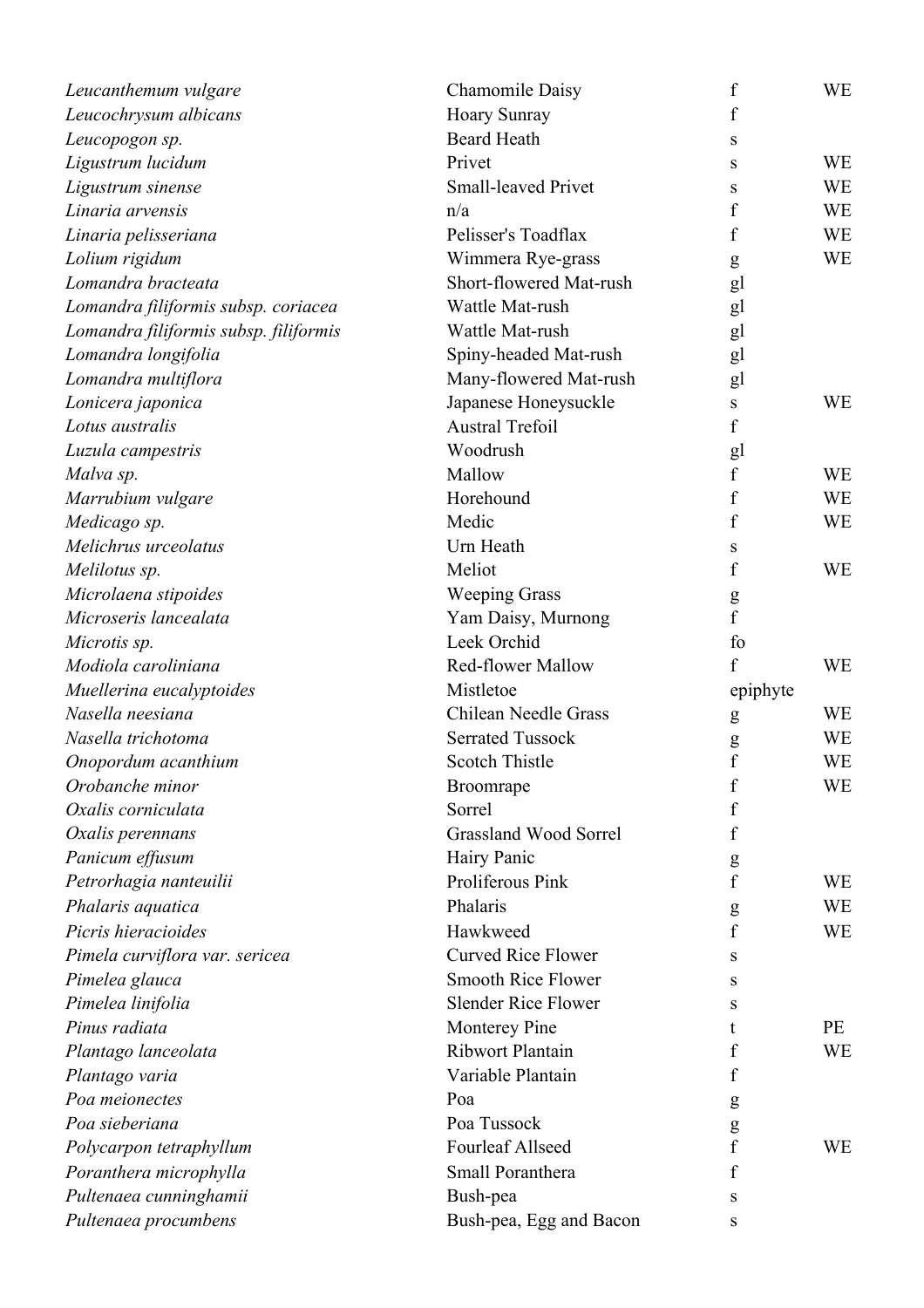| Pultenaea subspicata                       | Bush-Pea                      | S                     |           |
|--------------------------------------------|-------------------------------|-----------------------|-----------|
| Pyracantha sp.                             | Firethorn                     | S                     | <b>WE</b> |
| Rosa rubiginosa                            | <b>Briar Rose</b>             | S                     | <b>WE</b> |
| Rubus fruticosus sens. lat.                | Blackberry                    | S                     | <b>WE</b> |
| Rubus parvifolius                          | Native Raspberry              | S                     |           |
| Rumex brownii                              | <b>Swamp Dock</b>             | $\boldsymbol{f}$      |           |
| Rumex obtusifolius                         | <b>Broadleaf Dock</b>         | $\boldsymbol{f}$      | <b>WE</b> |
| Salvia verbenaca                           | Wild Sage                     | f                     | <b>WE</b> |
| Sanguisorba minor subsp. muricata          | Sheep's Burnett               | $\boldsymbol{f}$      | <b>WE</b> |
| Scirpus sp.                                | Club-rush                     | gl                    |           |
| Scleranthus diander                        | Many-flowered Knawel          | S                     |           |
| Senecio quadridentatus                     | Fireweed                      | f                     |           |
| Senecio sp.                                | Fireweed                      | f                     |           |
| Silene gallica                             | French Catchfly               | f                     | <b>WE</b> |
| Sisymbrium officinale                      | Hedge Mustard                 | $\boldsymbol{f}$      | <b>WE</b> |
| Sisymbrium orientale                       | <b>Indian Hedge Mustard</b>   | f                     | WE        |
| Solanum ? aviculare                        | Kangaroo Apple, Nightshade    | S                     | ?WN       |
| Solanum nigrum                             | <b>Blackberry Nightshade</b>  | f                     | <b>WE</b> |
| Solenogyne sp.                             | Solenogyne                    | f                     |           |
| Sonchus asper                              | Prickly Sow Thistle           | f                     | <b>WE</b> |
| Sonchus oleraceus                          | <b>Common Sow Thistle</b>     | f                     | <b>WE</b> |
| Sorghum leiocladum                         | Wild Sorghum                  | g                     |           |
| Sporobolus creber                          | Slender Rat's Tail Grass      | ${\sf g}$             |           |
| Stackhousia monogyna                       | <b>Creamy Candles</b>         | f                     |           |
| Stegostyla gracilis                        | Musky Caladenia               | fo                    |           |
| Stellaria media                            | Chickweed                     | f                     | WE        |
| Stellaria pungens                          | Prickly Starwort              | $\boldsymbol{f}$      |           |
| Stylidium graminifolium                    | Triggerplant                  | f                     |           |
| Stypandra glauca                           | Nodding Blue Lily             | $\mathbf f$           |           |
| Styphelia triflora                         | Five-corners                  | S                     |           |
| Taraxacum officinale                       | Dandelion                     | f                     | <b>WE</b> |
| Thelymitra sp.                             | Sun Orchid                    | fo                    |           |
| Themeda australis                          | Kangaroo Grass                |                       |           |
| Thysanotus patersonii                      | <b>Twining Fringe Lily</b>    | g<br>$\boldsymbol{f}$ |           |
| Thysanotus tuberosus                       | Fringe Lily                   | f                     |           |
| Tricoryne elatior                          | Yellow Rush Lily              | f                     |           |
| Trifolium arvense                          | Hare's Foot Clover            | f                     | <b>WE</b> |
| Trifolium campestre                        | Hop Clover                    | f                     |           |
| Trifolium repens                           | White Clover                  | f                     | <b>WE</b> |
| Triptilodiscus pygmaeus                    | <b>Austral Sunray</b>         | f                     |           |
| Urtica urens                               | <b>Stinging Nettle</b>        | f                     |           |
| Verbascum thapsus                          | Great Mullein / Aaron's Rod   | f                     | <b>WE</b> |
| Verbascum virgatum                         | <b>Twiggy Mullein</b>         | f                     | <b>WE</b> |
|                                            | <b>Blue Periwinkle</b>        |                       | WE        |
| Vinca major<br>Viola betonicifolia         | Purple Violet                 | S<br>f                |           |
| Vittadinia cuneata                         | Fuzzweed                      | f                     |           |
|                                            |                               | f                     |           |
| Vittadinia gracilis<br>Vittadinia muelleri | Woolly New Holland Daisy      |                       |           |
|                                            | Narrow-leaf New Holland Daisy | f                     |           |